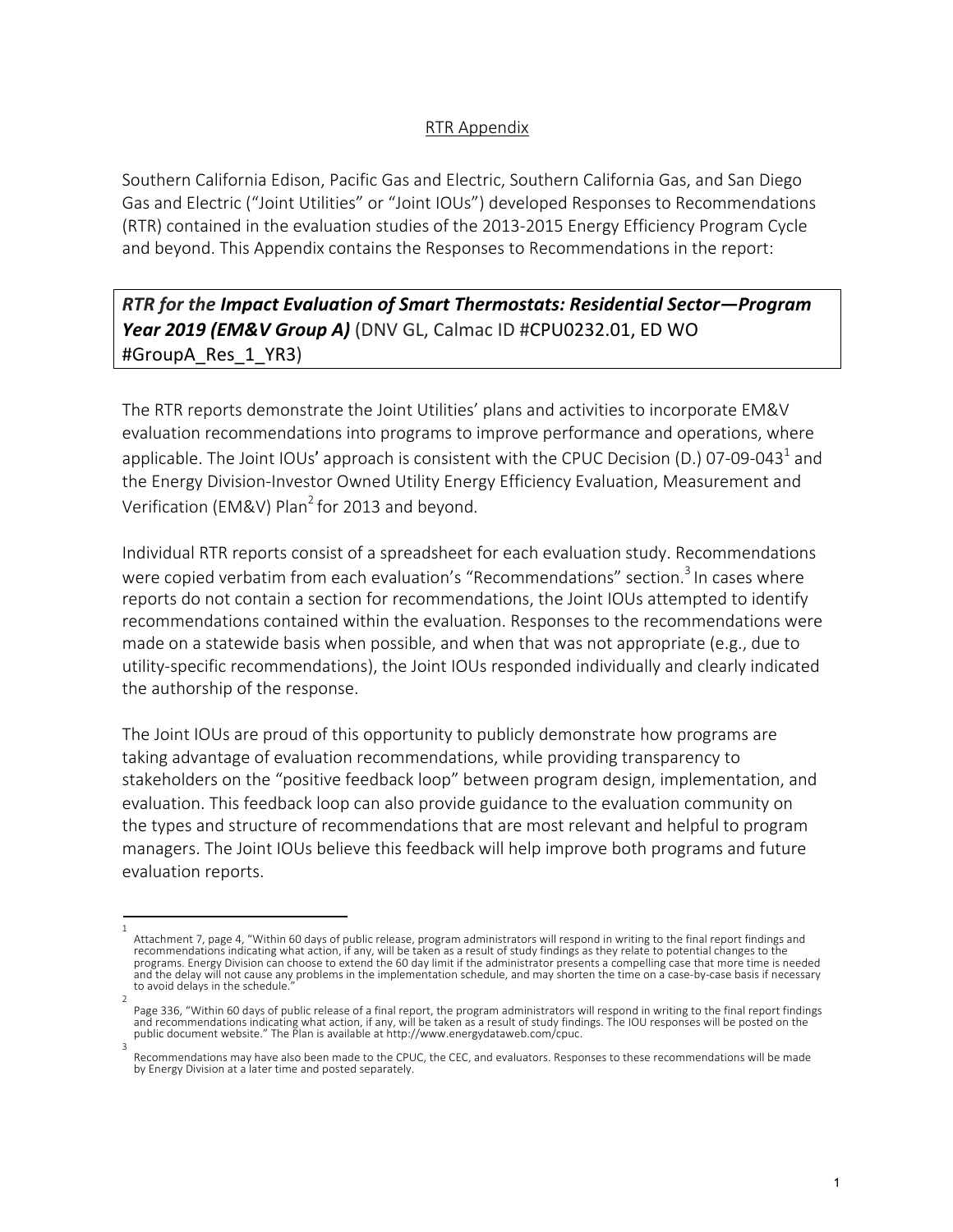## **Response to Recommendations (RTR) in Impact, Process, and Market Assessment Studies**

**Study Title:** Impact Evaluation of Smart Thermostats: Residential Sector—Program Year 2019 (EM&V Group A) **Program:** Residential **Author:** DNV GL **Calmac ID:** CPU0232.01

**ED WO:** GroupA\_Res\_1\_YR3

**Link to Report:** http://calmac.org/publications/CPUC\_Group\_A\_Residential\_PY2019\_SCT\_Final\_Report\_CALMAC.pdf

|              |             |                                                                                                                                                                               |                                                                                            |                                                                  |                                               | <b>PG&amp;E</b> (if applicable)                                                                                                                                                                                                                                                                                                                                                                                                                                                                                                                                                                                                                                                                                                                                                                                                                                                                                                                                                                                                                                                                                                                                                                                                                           | <b>SCE</b> (if applicable)                    |                                                                                                                               | <b>SCG</b> (if applicable)                    |                                                                                                                               | <b>SDG&amp;E (if applicable)</b>              |                                                                                                                                                                                                                                                                                                                                                                                                                                                                         |
|--------------|-------------|-------------------------------------------------------------------------------------------------------------------------------------------------------------------------------|--------------------------------------------------------------------------------------------|------------------------------------------------------------------|-----------------------------------------------|-----------------------------------------------------------------------------------------------------------------------------------------------------------------------------------------------------------------------------------------------------------------------------------------------------------------------------------------------------------------------------------------------------------------------------------------------------------------------------------------------------------------------------------------------------------------------------------------------------------------------------------------------------------------------------------------------------------------------------------------------------------------------------------------------------------------------------------------------------------------------------------------------------------------------------------------------------------------------------------------------------------------------------------------------------------------------------------------------------------------------------------------------------------------------------------------------------------------------------------------------------------|-----------------------------------------------|-------------------------------------------------------------------------------------------------------------------------------|-----------------------------------------------|-------------------------------------------------------------------------------------------------------------------------------|-----------------------------------------------|-------------------------------------------------------------------------------------------------------------------------------------------------------------------------------------------------------------------------------------------------------------------------------------------------------------------------------------------------------------------------------------------------------------------------------------------------------------------------|
| Item         | Sec.<br>#   | <b>Findings</b>                                                                                                                                                               | <b>Best Practice /</b><br><b>Recommendations</b><br>(Verbatim from<br><b>Final Report)</b> | Recommen-<br>dation<br><b>Recipient</b>                          | <b>Disposi-</b><br>tion                       | <b>Disposition Notes</b>                                                                                                                                                                                                                                                                                                                                                                                                                                                                                                                                                                                                                                                                                                                                                                                                                                                                                                                                                                                                                                                                                                                                                                                                                                  | Disposi-<br>tion                              | <b>Disposition Notes</b>                                                                                                      | <b>Disposi-</b><br>tion                       | <b>Disposition Notes</b>                                                                                                      | <b>Disposi-</b><br>tion                       | <b>Disposition Notes</b>                                                                                                                                                                                                                                                                                                                                                                                                                                                |
|              |             |                                                                                                                                                                               |                                                                                            | If incorrect,<br>please<br>indicate and<br>redirect in<br>notes. | Choose:<br>Accepted,<br>Rejected,<br>or Other | Examples:<br>Describe specific program change, give<br>reason for rejection, or indicate that<br>it's under further review.                                                                                                                                                                                                                                                                                                                                                                                                                                                                                                                                                                                                                                                                                                                                                                                                                                                                                                                                                                                                                                                                                                                               | Choose:<br>Accepted,<br>Rejected,<br>or Other | Examples:<br>Describe specific program change,<br>give reason for rejection, or indi-<br>cate that it's under further review. | Choose:<br>Accepted,<br>Rejected,<br>or Other | Examples:<br>Describe specific program change,<br>give reason for rejection, or indi-<br>cate that it's under further review. | Choose:<br>Accepted,<br>Rejected,<br>or Other | Examples:<br>Describe specific program change,<br>give reason for rejection, or indi-<br>cate that it's under further review.                                                                                                                                                                                                                                                                                                                                           |
| $\mathbf{1}$ | 5.1,<br>5.4 | There are no discernible gas<br>savings from direct install pro-<br>grams and low gas savings<br>from rebate programs. These<br>results are consistent with<br>other studies. | Consider eliminating gas savings<br>claims for direct install smart<br>thermostats.        | CPUC, All PAs                                                    | Rejected                                      | PG&E follows agreed upon savings as-<br>sumptions dictated in Smart Thermo-<br>stat Workpaper (SWHC039). When val-<br>ues are updated by the CPUC, PG&E<br>adopts the latest savings values and<br>assumptions.<br>There are several reasons why PG&E<br>may extend offering SCTs in its direct<br>install programs:<br>• First, since direct install programs in-<br>cluded multiple measures, DNV fo-<br>cused the 2018 impact evaluations<br>on SCT rebate programs exclusively.<br>Consequently, only one year of SCT<br>impact evaluation results is availa-<br>ble. The 2020 impact evaluation<br>plan includes SCTs.<br>• Estimating gas impacts is more chal-<br>lenging due to greater measurement<br>error so having a second year of re-<br>sults for direct install programs will<br>be beneficial to determining gas sav-<br>ings in direct install programs.<br>• Third, the 2019 impact evaluation<br>examined second-year SCT savings<br>for the 2018 program to understand<br>the impact of the pandemic on resi-<br>dential customer behavior, but this<br>analysis was confined to electricity.<br>• Finally, SCTs installed through the di-<br>rect install program may offer a via-<br>ble platform for demand response<br>programs. | Other                                         | SCE will evaluate future workpaper<br>updates to exclude gas savings for<br>direct install smart thermostats.                 | Other                                         | Smart thermostat workpaper is<br>being updated for both electric<br>and natural gas savings. Under fur-<br>ther review.       | Other                                         | Statewide IOU/PA/CPUC technical<br>collaboration efforts are ongoing,<br>and the given Smart Communi-<br>cating Thermostat (SCT) technol-<br>ogy is now associated with<br>statewide eTRM measure ID<br>SWHC039. SCE is the IOU/PA lead<br>and who recently submitted a<br>workpaper plan (WPP) measure<br>package update for CPUC ex-ante<br>staff review and comment. The<br>given WPP proposes excluding en-<br>ergy efficiency gas savings starting<br>$1/1/2022$ . |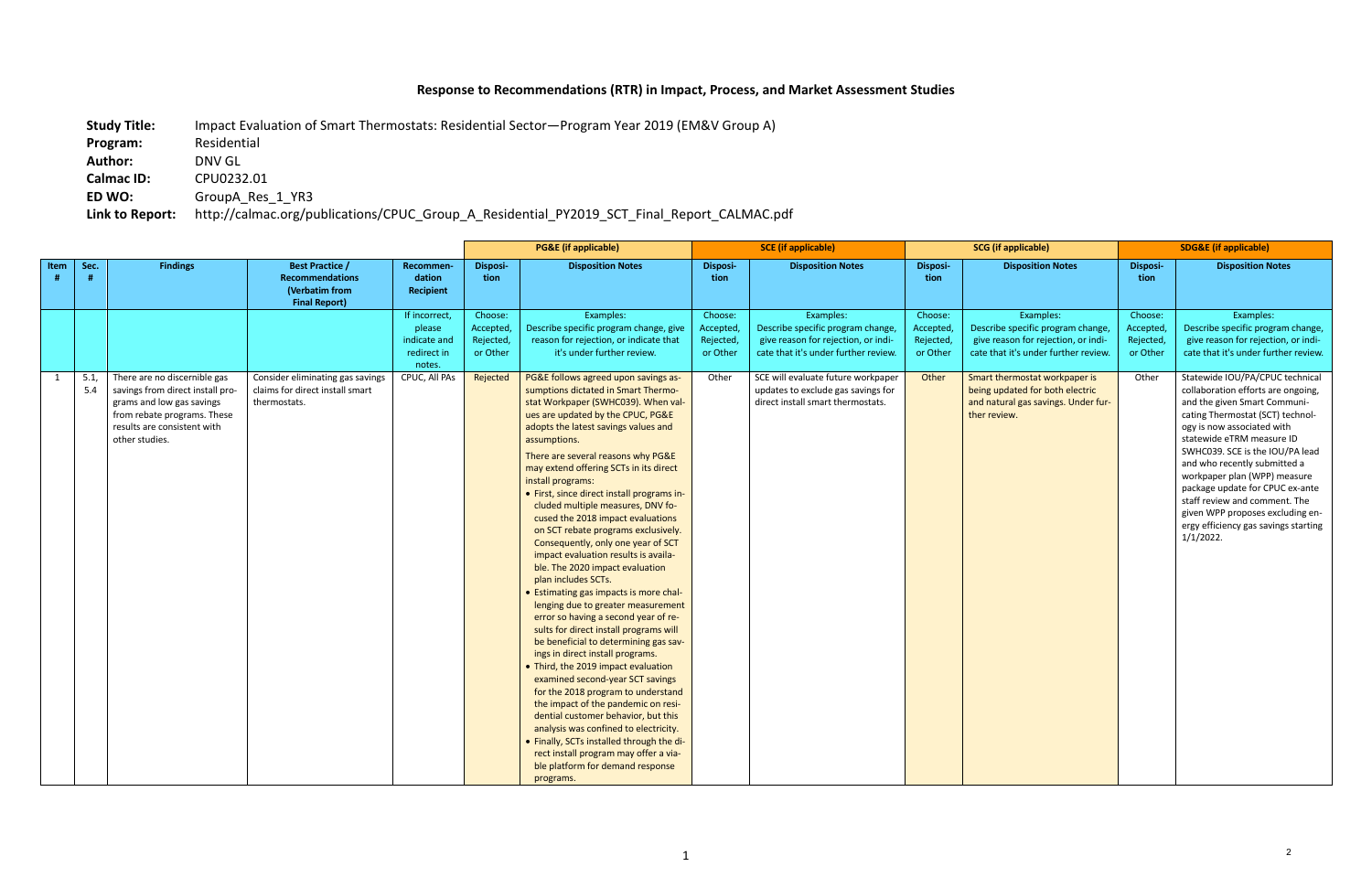|                         |                     |                                                                                                                                                                                                                                                                                 |                                                                                                                                                                                                                                                                                                                                                                              |                                  | <b>PG&amp;E</b> (if applicable) |                                                                                                                                                                                                                                                                                                                                                                                                                                                                                                                  | <b>SCE</b> (if applicable) |                                                                                                                                                                                                                                                                                                                                              | <b>SCG</b> (if applicable) |                                                                                                                                                                          | <b>SDG&amp;E (if applicable)</b> |                                                                                                                                                                                                                                                                                                                                                                                                                                                                                                                                                                                                                                                                                                                                                                                                    |
|-------------------------|---------------------|---------------------------------------------------------------------------------------------------------------------------------------------------------------------------------------------------------------------------------------------------------------------------------|------------------------------------------------------------------------------------------------------------------------------------------------------------------------------------------------------------------------------------------------------------------------------------------------------------------------------------------------------------------------------|----------------------------------|---------------------------------|------------------------------------------------------------------------------------------------------------------------------------------------------------------------------------------------------------------------------------------------------------------------------------------------------------------------------------------------------------------------------------------------------------------------------------------------------------------------------------------------------------------|----------------------------|----------------------------------------------------------------------------------------------------------------------------------------------------------------------------------------------------------------------------------------------------------------------------------------------------------------------------------------------|----------------------------|--------------------------------------------------------------------------------------------------------------------------------------------------------------------------|----------------------------------|----------------------------------------------------------------------------------------------------------------------------------------------------------------------------------------------------------------------------------------------------------------------------------------------------------------------------------------------------------------------------------------------------------------------------------------------------------------------------------------------------------------------------------------------------------------------------------------------------------------------------------------------------------------------------------------------------------------------------------------------------------------------------------------------------|
| Item                    | Sec.                | <b>Findings</b>                                                                                                                                                                                                                                                                 | <b>Best Practice /</b><br><b>Recommendations</b><br>(Verbatim from<br><b>Final Report)</b>                                                                                                                                                                                                                                                                                   | Recommen-<br>dation<br>Recipient | <b>Disposi-</b><br>tion         | <b>Disposition Notes</b>                                                                                                                                                                                                                                                                                                                                                                                                                                                                                         | Disposi-<br>tion           | <b>Disposition Notes</b>                                                                                                                                                                                                                                                                                                                     | Disposi-<br>tion           | <b>Disposition Notes</b>                                                                                                                                                 | Disposi-<br>tion                 | <b>Disposition Notes</b>                                                                                                                                                                                                                                                                                                                                                                                                                                                                                                                                                                                                                                                                                                                                                                           |
| $\overline{2}$          | 5.1<br>5.4<br>p. 57 | Electric savings have low gross<br>realization rates.                                                                                                                                                                                                                           | Consider reducing utility report-<br>ing assumptions for electric<br>thermostat savings, particularly<br>for direct install applications.<br>Review the potential for fan<br>control measures to interfere<br>with savings opportunities from<br>smart thermostats. Consider re-<br>stricting smart thermostat di-<br>rect install to homes without<br>fan control measures. | CPUC, All PAs                    | Accepted                        | For PG&E's rebate program (non-di-<br>rect install) PG&E adopted the up-<br>dated Smart Thermostat Workpaper<br>(SWHC039), which reduces savings as-<br>sumptions.                                                                                                                                                                                                                                                                                                                                               | Other                      | SCE will evaluate future workpaper<br>updates to consider restricting the<br>installation of fan controller for<br>implementations including smart<br>thermostat.<br>Future impact evaluations should<br>evaluate measure savings contri-<br>butions for direct install for imple-<br>mentations including both fan con-<br>troller and SCT. | Other                      | SoCalGas will work with direct in-<br>stall contractors to monitor smart<br>thermostat installation on HVAC<br>systems that have existing fan con-<br>trol applications. | Accepted                         | Statewide IOU/PA/CPUC technical<br>collaboration efforts are ongoing,<br>and the given Smart Communi-<br>cating Thermostats (SCT) technol-<br>ogy is now associated with<br>statewide eTRM measure ID<br>SWHC039. SCE is the IOU/PA lead<br>and who recently submitted a<br>workpaper plan (WPP) measure<br>package update to CPUC ex-ante<br>staff for review and comment. The<br>given WPP proposes restrictions<br>for PA direct install (DI) programs<br>by excluding fan control technol-<br>ogy measures in conjunction with<br>SCT. Once the WPP is approved by<br>CPUC staff, SDG&E will continue to<br>collaborate with all stakeholders in<br>revising the eTRM measure pack-<br>age per CPUC ex-ante guidance,<br>resolution, and disposition(s).                                       |
| $\overline{\mathbf{3}}$ | 4.2                 | Lower engagement among di-<br>rect-install program partici-<br>pants compared to rebate par<br>ticipants and non-participant<br>installers implies underutiliza-<br>tion of the learning algorithm<br>to optimize and save energy,<br>which reduces savings oppor-<br>tunities. | Consider reducing utility report-<br>ing assumptions for electric<br>thermostat savings, particularly<br>for direct install applications.                                                                                                                                                                                                                                    | CPUC, All PAs                    | Accepted                        | Program design for future direct install<br>measures should include an educa-<br>tional component to help clients uti-<br>lize their smart thermostats at their<br>full capacity. The lower engagement<br>results compared to other delivery<br>methods are a clear indicator that<br>these types of customers are not<br>trained to take advantage of the smart<br>thermostat full range of capabilities.<br>Energy savings assumptions should<br>also be revised for future programs to<br>reflect this issue. | Other                      | Workpaper for this technology fol-<br>lows guidance from latest impact<br>evaluations and commission con-<br>sultant.                                                                                                                                                                                                                        | Other                      | N/A                                                                                                                                                                      | Other                            | Statewide IOU/PA/CPUC technical<br>collaboration efforts are ongoing,<br>and the given Smart Communi-<br>cating Thermostats (SCT) technol-<br>ogy is now associated with<br>statewide eTRM measure ID<br>SWHC039. SCE is the IOU/PA lead<br>and who recently submitted a<br>workpaper plan (WPP) measure<br>package update to CPUC ex-ante<br>staff for review and comment. The<br>given WPP proposed updated en-<br>ergy efficiency savings records that<br>are weather (climate zone) sensi-<br>tive based on the 3 major residen-<br>tial building types (MH, MF, and<br>SF). Once the WPP is approved by<br>CPUC staff, SDG&E will continue to<br>collaborate with all stakeholders in<br>revising the eTRM measure pack-<br>age per CPUC ex-ante guidance,<br>resolution, and disposition(s). |
| $\overline{4}$          | 4.2                 | Direct-install program partici-<br>pants report lower rates of en-<br>rollment in demand response<br>programs compared with re-<br>bate program participants and<br>non-participants with smart<br>thermostats.                                                                 | Review the potential for fan<br>control measures to interfere<br>with savings opportunities from<br>smart thermostats. Consider re-<br>stricting smart thermostat di-<br>rect install to homes without<br>fan control measures.                                                                                                                                              | CPUC, All PAs                    | Accepted                        | Fan control measures are an im-<br>portant component of a comprehen-<br>sive HVAC retrofit. There are two dis-<br>tinctive approaches:<br>1) Heating Furnace - Most units al-<br>ready have fan delay controls.<br>Smart thermostat measures should<br>not take credit for savings due to                                                                                                                                                                                                                        | Other                      | SCE will evaluate future workpaper<br>updates to consider restricting the<br>installation of fan controller for<br>implementations including smart<br>thermostat.<br>Future impact evaluations should<br>evaluate measure savings contri-<br>butions for direct install for imple-                                                           | Other                      | SoCalGas will work with direct in-<br>stall contractors to monitor smart<br>thermostat installation on HVAC<br>systems that have existing fan con-<br>trol applications. | Accepted                         | Same response as item #2 above.                                                                                                                                                                                                                                                                                                                                                                                                                                                                                                                                                                                                                                                                                                                                                                    |